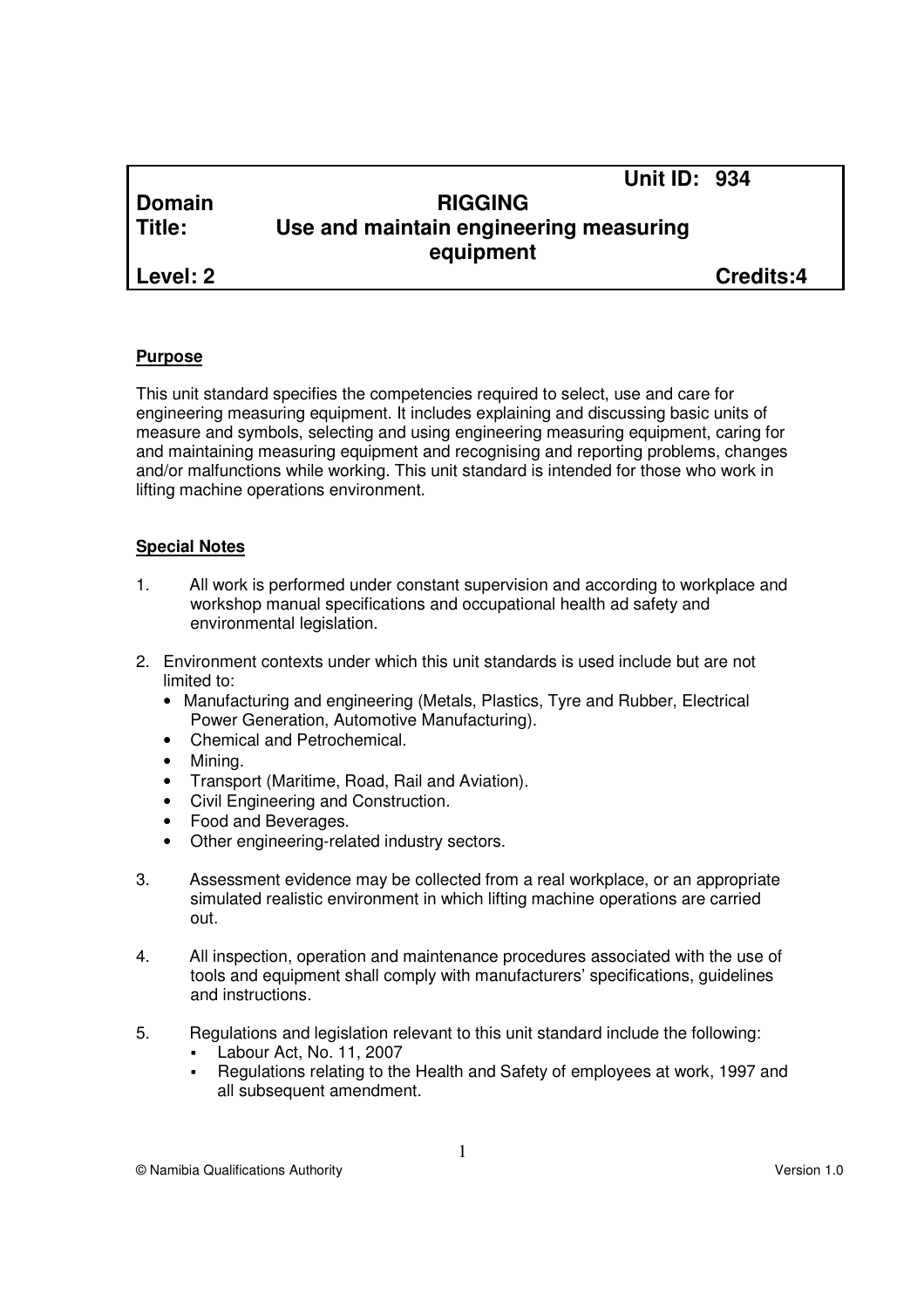## **Quality Assurance Requirements**

This unit standard and others within this subfield may be awarded by institutions which meet the accreditation requirements set by the Namibia Qualifications Authority and the Namibia Training Authority and which comply with the national assessment and moderation requirements. Details of specific accreditation requirements and the national assessment arrangements are available from the Namibia Qualifications Authority and the Namibia Training Authority on www.nta.com.na.

# **Elements and Performance Criteria**

# **Element 1: Explain and discuss basic units of measure and symbols**

#### **Range**

Basic units of measure include length, mass, temperature, angle, pressure.

#### **Performance Criteria**

- 1.1 Basic units of measure, symbols and derived units of measure are explained and discussed.
- 1.2 Consequences of using incorrect measuring equipment are explained.
- 1.3 Measurements are taken and recorded.

#### **Element 2: Select and use engineering measuring equipment**

#### **Range**

Measuring equipment may include but are not limited to verniers, callipers, tapes, rules, combination set, spirit level, plumb bob, micrometers, dial gauges, feeler gauges, thermometers, scales, Go-Nogo gauges, thread gauges and pressure gauges.

#### **Performance Criteria**

- 2.1 Measurements are taken and appropriate to scale of measuring device.
- 2.2 Symbols are used and should be relevant to measurement.
- 2.3 Causes of damage to measuring equipment are explained.
- 2.4 Appropriate measuring equipment is selected and suitable for the measurement to be carried out.
- 2.5 Measuring equipment is used as recommended by the manufacturer to meet job or task requirements.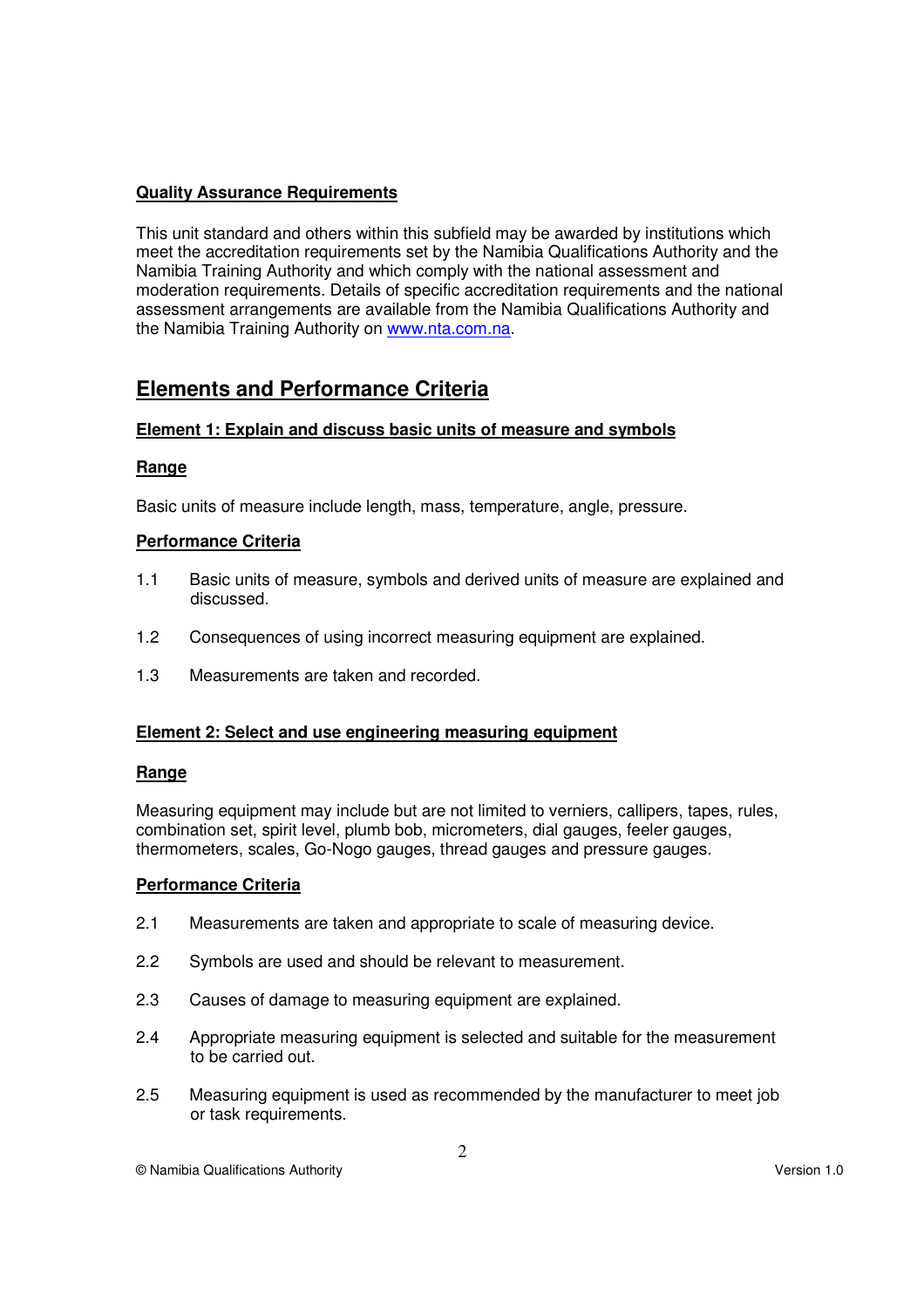- 2.6 Problems arising are reported timeliness to appropriate personnel.
- 2.7 A clean and tidy work environment is maintained.

## **Element 3: Care for and maintain measuring equipment**

#### **Range**

Damaged or faulty measuring equipment may include but are not limited to deformities, breakages, stickiness, not zeroing, missing parts, expired calibration.

Maintenance of measuring equipment may include but is not limited to oiling, setting and calibration.

#### **Performance Criteria**

- 3.1 Procedures and techniques for safety, storage, cleaning and maintenance are explained.
- 3.2 Procedures and techniques for safety, storage, cleaning and maintenance are demonstrated.

#### **Element 4: Recognise and report problems, changes and malfunctions while working**

#### **Performance Criteria**

- 4.1 Measuring equipment used is checked for any defaults and malfunctioning.
- 4.2 Unsafe or faulty measuring equipment and unsafe conditions are identified and corrective action taken.
- 4.3 Measuring equipment is cleaned, serviced, maintained and stored.